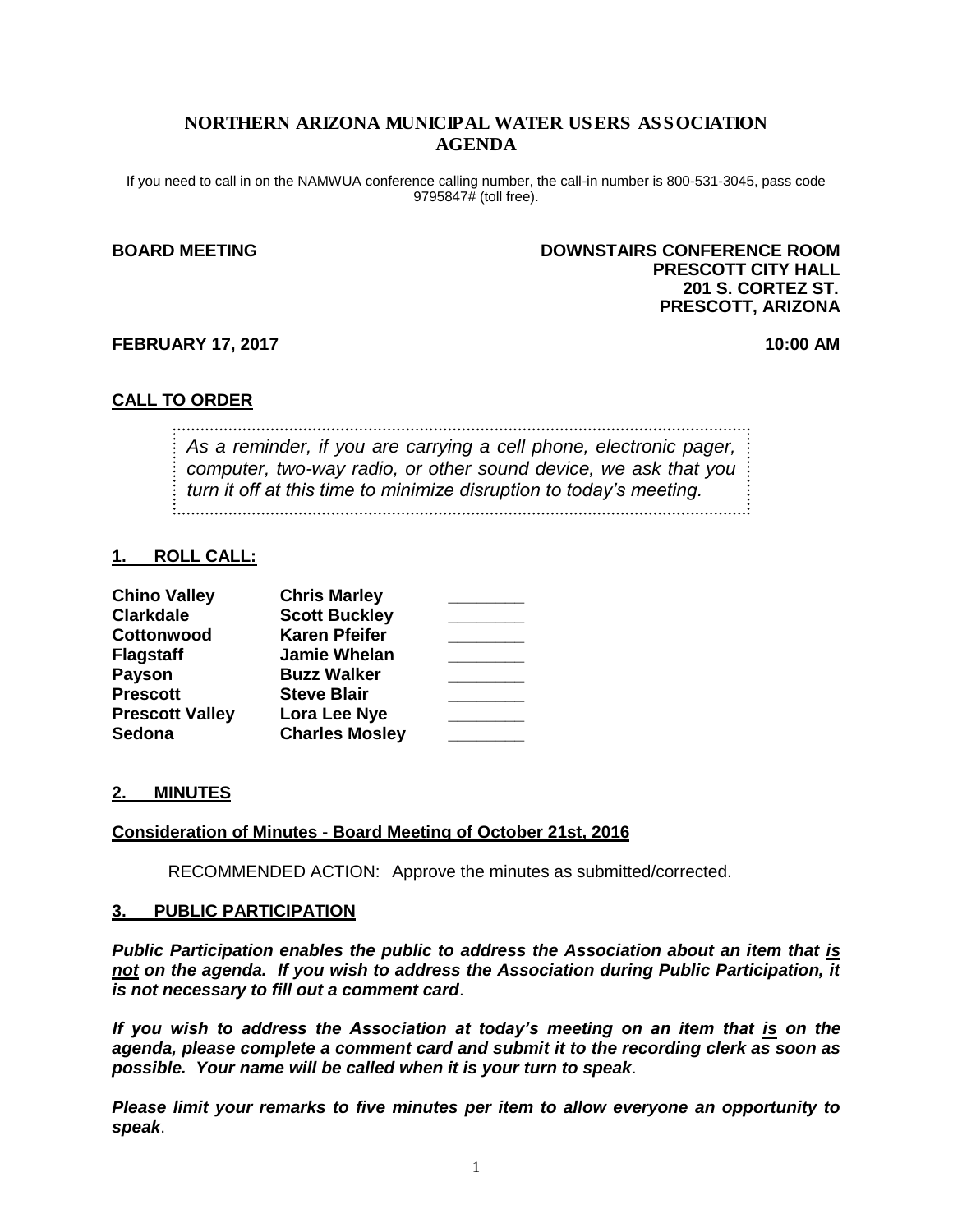## **4. ACTION ITEMS**

## **a. Election of Vice-Chair**

RECOMMENDED ACTION: The NAMWUA Bylaws provide for the election of officers of the board at the July Annual Meeting. The board deferred the election until the October board meeting due to local elections. Elected officers from the October meeting were Lora Lee Nye – Chair, Jeff Oravits - Vice Chair and Steve Blair – Secretary/Treasurer. Jeff Oravits was not re-elected and the Vice Chair position is now vacant. The Board should ask for interest, nominate and elect a new Vice Chair.

## **b. Consideration of Proposed NAMWUA Budget for FY 2018**

RECOMMENDED ACTION: The Technical Advisory Committee considered this item at their December/January meetings and recommends the Board approve the proposed budget of \$16,655. The recommendation includes no changes to member dues.

## **c. Consideration of NAMWUA Dues for NAMWUA Members Participating in the NIA Water Reallocation Report**

RECOMMENDED ACTION: The Technical Advisory Committee recommends a dues increase for FY 2018 and FY 2019 for members participating in the NIA Water Reallocation Report. The amount of the increase shall provide for the reserve to not fall below \$10,000 and shall be reduced in FY 2019 to a level that allows for recovery of the reserve to meet the current financial policy of one year's operating expenses (minimum). The levels of increase will be discussed by the Program Manager.

## **d. Consideration of Proposed Contract with Herb Dishlip and Tim Henley for NIA Water Reallocation Report**

RECOMMENDED ACTION: The Technical Advisory Committee recommends approval of contracts with Herb Dishlip and Tim Henley for the NIA Water Reallocation Report for an amount not to exceed \$60,000 for both contracts. Background for the report will be presented at the meeting by the Program Manager.

## **e. Consideration of Contract for NAMWUA 2017 Program Manager Services**

RECOMMENDED ACTION: The Technical Advisory Committee considered this item at their December meeting and recommends the Board approve the attached independent consultant agreement with Ron Doba Management Services, LLC for CY 2017.

## **f. Consideration of Letter of Support for H.R. 448, Water Conservation Rebate Tax Parity Act**

RECOMMENDED ACTION: The TAC will be considering this at their 2/17/2017 meeting and making a recommendation.

## **5. DISCUSSION ITEMS - None**

## **a. Review of NAMWUA Legislative Action Policy – Ron Doba**